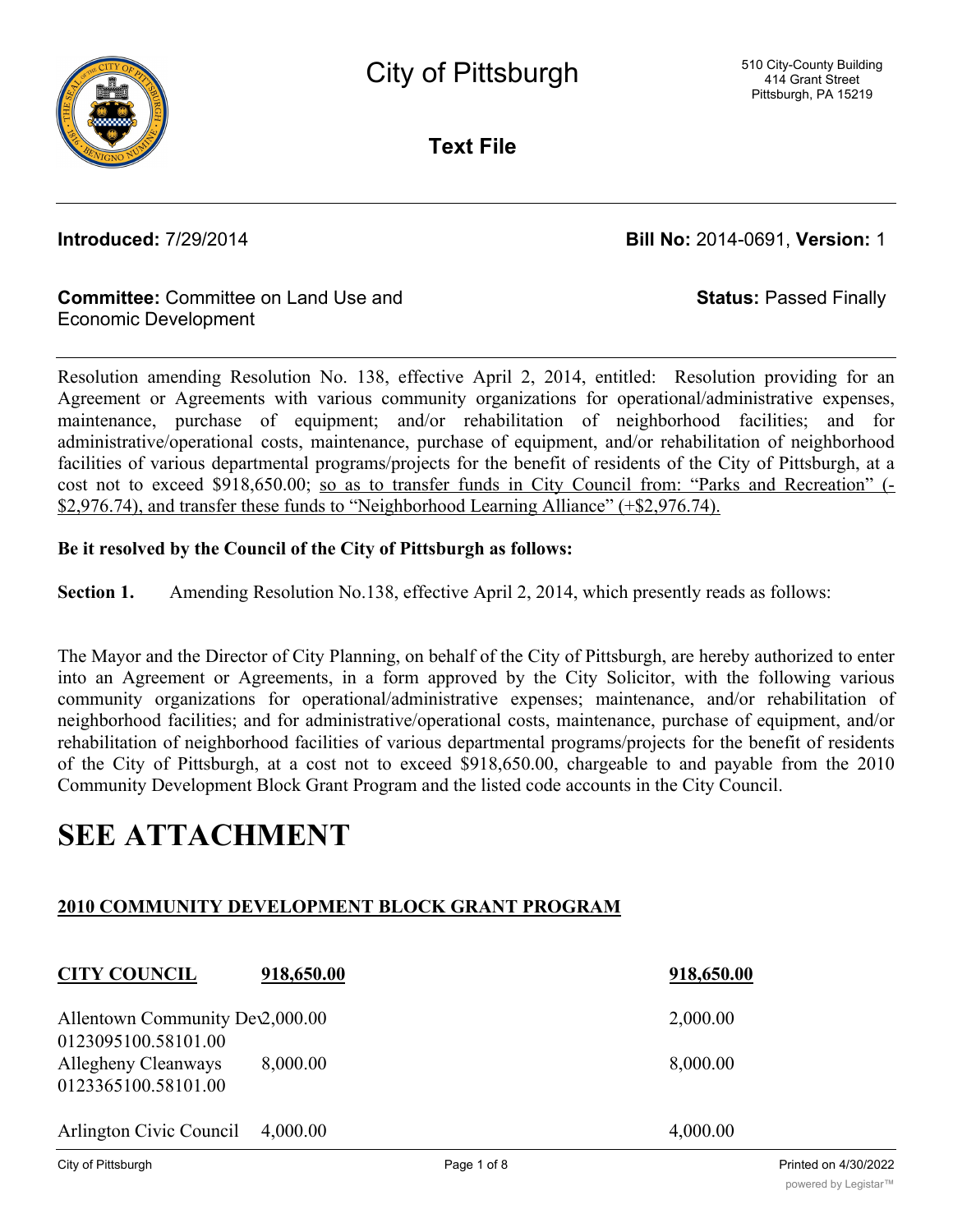### **Introduced: 7/29/2014**

### **Committee:** Committee on Land Use and **Allegheny Committee: Stat Committee:** Committee

**Status:** Passed Finally

| 500000-2610-101100-C201          |          |
|----------------------------------|----------|
| August Wilson Home Proje5,000.00 | 5,000.00 |
| 0123354100.58101.00              |          |

| 0123354100.58101.00                                            |           |
|----------------------------------------------------------------|-----------|
| Beltzhoover Citizens CDC 750.00<br>0129749100.58101.00         | 750.00    |
| Bloomfield Deck Hockey 25,000.00<br>0130013100.58101.00        | 25,000.00 |
| Bloomfield Garfield Corp. 10,000.00                            | 10,000.00 |
| 500000-2610-101100-C201                                        |           |
| Boys and Girls Club of We5,000.00                              | 5,000.00  |
| 500000-2610-101100-C201                                        |           |
| Brashear Association, Inc. 7,250.00<br>500000-2610-101100-C201 | 7,250.00  |
| Brookline Christian Food P10,000.00                            | 10,000.00 |
| 500000-2610-101100-C201                                        |           |
| Brookline Meals on Wheel:10,000.00<br>500000-2610-101100-C201  | 10,000.00 |
| Catholic Youth Association 5,000.00                            | 5,000.00  |
| 500000-2610-101100-C201                                        |           |
| Center for Victims of Viole2,000.00                            | 2,000.00  |
| 500000-2610-101100-C201<br>Center for Victims of Viole2,850.00 | 2,850.00  |
| Ctr.                                                           |           |
| 500000-2610-101100-C201                                        |           |
| Children's Sickle Cell Foun3,000.00<br>500000-2610-101100-C201 | 3,000.00  |
| Coalition for Fair Housing 2,000.00                            | 2,000.00  |
| 0129105100.58101.00                                            |           |
|                                                                |           |
| Community Empowerment1,000.00<br>0129838100.58101.00           | 1,000.00  |
|                                                                |           |
| Community Human Servic2,500.00                                 | 2,500.00  |
| 500000-2610-101100-C201                                        |           |
| Creedmor Court<br>4,500.00                                     | 4,500.00  |
| 500000-2610-101100-C201                                        |           |
| 34,500.00<br>District 1 Equipment                              | 34,500.00 |

**CITY COUNCIL 918,650.00 918,650.00**

0130032100.58101.00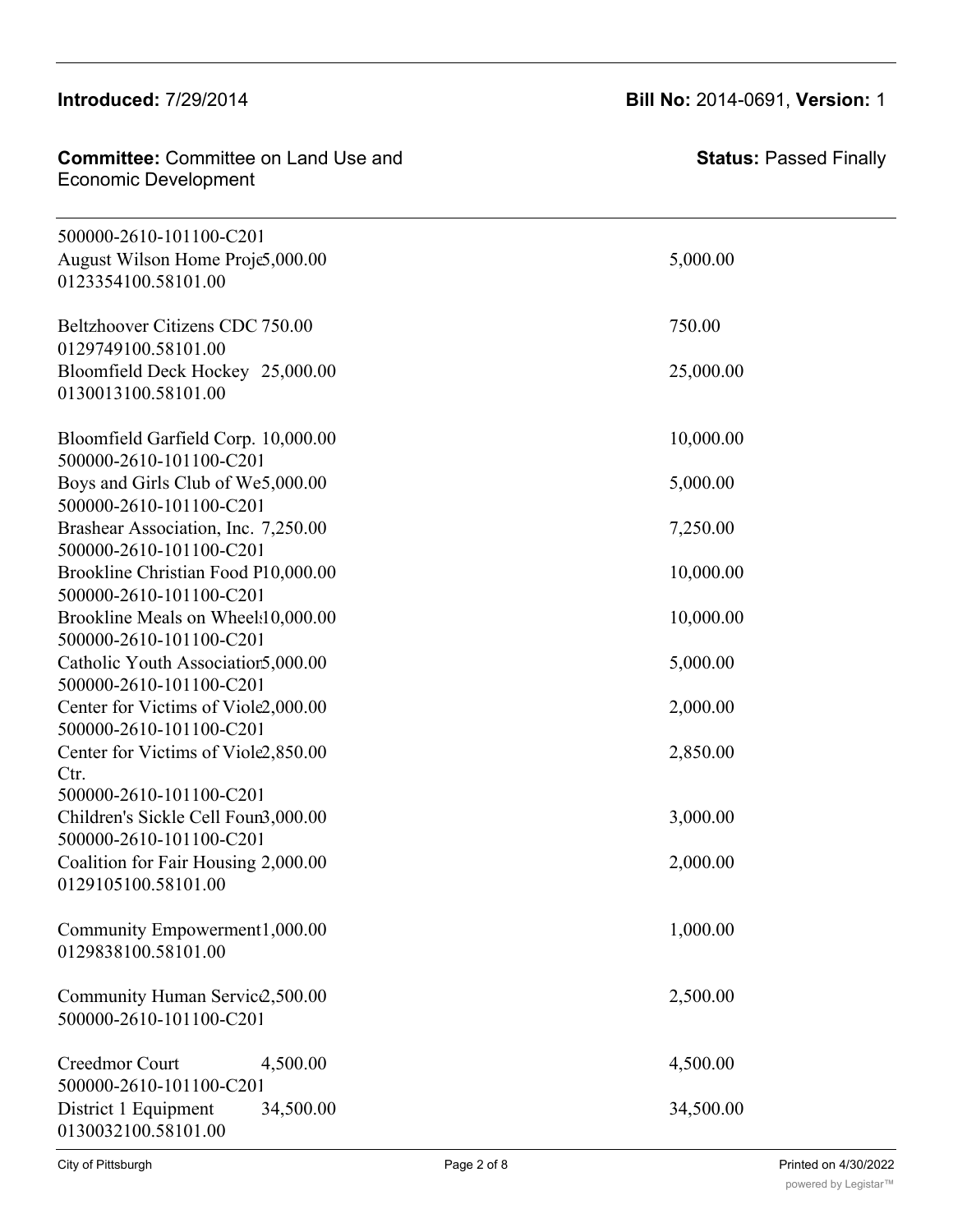### Community Human Services2,500.00 2,500.00 500000-2610-101100-C2010-G223179-2010

# Economic Development

| <b>Committee:</b> Committee on Land Use and | <b>Statu</b> |
|---------------------------------------------|--------------|
| Economic Development                        |              |
|                                             |              |

| <b>Status: Passed Finally</b> |  |
|-------------------------------|--|
|                               |  |

| .<br>Dollar Energy Fund, Inc. 3,500.00                          | 3,500.00  |
|-----------------------------------------------------------------|-----------|
| 0124555100.58101.00<br>East Allegheny Community5,000.00         | 5,000.00  |
| 0121330100.58101.00<br>East End Cooperative Mini 2,500.00       | 2,500.00  |
| 500000-2610-101100-C201<br>East Liberty Development 2,500.00    | 2,500.00  |
| 0123301100.58101.00                                             |           |
| Elder-Ado, Inc.<br>18,000.00<br>500000-2610-101100-C201         | 18,000.00 |
| Elizabeth Seton Center, Inc15,000.00<br>500000-2610-101100-C201 | 15,000.00 |
| Elliott West End Athletic A5,000.00<br>500000-2610-101100-C201  | 5,000.00  |
| Emanuel Christian Prescho2,000.00<br>0123355100.58101.00        | 2,000.00  |
| Emanuel United Methodist 1,000.00<br>500000-2610-101100-C201    | 1,000.00  |
| <b>Family Resources</b><br>1,500.00<br>0129765100.58101.00      | 1,500.00  |
| Fineview Citizen's Council 2,500.00<br>0121401100.58101.00      | 2,500.00  |
| First Tee of Pittsburgh<br>3,000.00<br>500000-2610-101100-C201  | 3,000.00  |
| Friendship Development A10,000.00<br>0121500100.58101.00        | 10,000.00 |
| Grandview Lions Club, Inc4,000.00<br>0123222100.58101.00        | 4,000.00  |
| Greater Pittsburgh Commu49,800.00<br>500000-2610-101100-C201    | 49,800.00 |
| Greenfield Organization<br>1,110.20<br>0121170100.58101.00      | 1,110.20  |
| HACP/Northview Heights 1,000.00<br>0123036100.58101.00          | 1,000.00  |
| $H\Delta CP/Precelev$ High Rice 1 000 00                        | 1.00000   |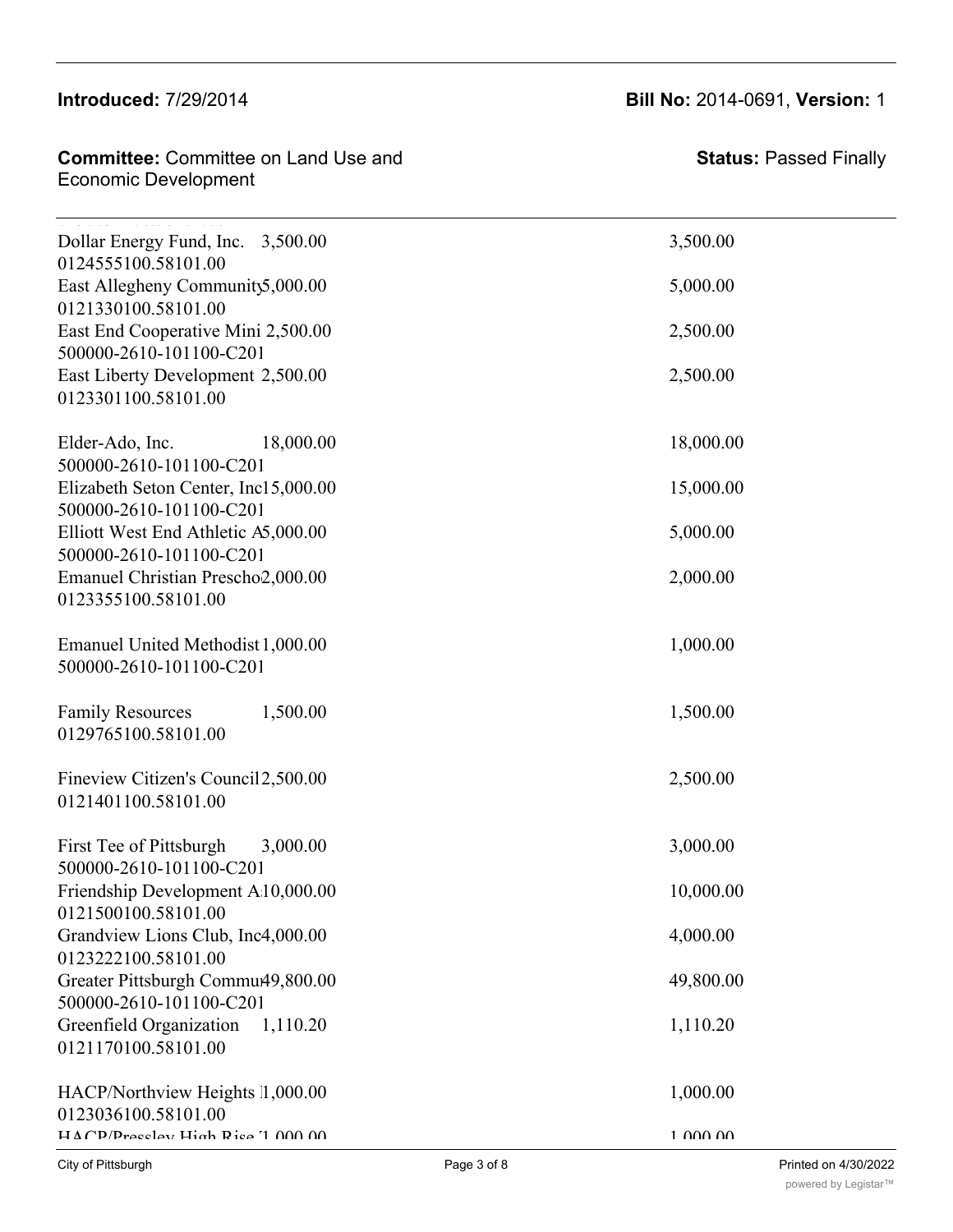### Introduced: 7/29/2014  $G = \frac{1}{20}$  or  $F = \frac{1}{20}$

### **Committee:** Committee on Land Use and  $\blacksquare$ Economic Development

 $G$ reater  $P$  is the state  $P$  in the state  $P$  of  $\mathcal{S}$  and  $\mathcal{S}$  and  $\mathcal{S}$  and  $\mathcal{S}$  and  $\mathcal{S}$  and  $\mathcal{S}$  and  $\mathcal{S}$  and  $\mathcal{S}$  and  $\mathcal{S}$  and  $\mathcal{S}$  and  $\mathcal{S}$  and  $\mathcal{S}$  and  $\mathcal{S}$  and

### **Introduced:** 7/29/2014 **Bill No:** 2014-0691, **Version:** 1

**Status:** Passed Finally

| <b>HACHITICSSICY HIGH RISC 1,000.00</b><br>0123050100.58101.00 |           | <b>UV.UUV,1</b> |
|----------------------------------------------------------------|-----------|-----------------|
| Hazelwood Initiative<br>500000-2610-101100-C201                | 33,389.00 | 33,389.80       |
| Hazelwood Meals on Whee3,000.00                                |           | 3,000.00        |
| 0123232100.58101.00<br>Healthy Start, Inc.                     | 3,000.00  | 3,000.00        |
| 0123134100.58101.00                                            |           |                 |
| Hilltop Community Childre2,000.00<br>0121355100.58101.00       |           | 2,000.00        |
| Isaiah Project<br>0123366100.58101.00                          | 3,000.00  | 3,000.00        |
| Jewish Association on Agir1,000.00<br>500000-2610-101100-C201  |           | 1,000.00        |
| Jewish Family & Children'2,000.00<br>500000-2610-101100-C201   |           | 2,000.00        |
| Jewish Family & Children's 5,000.00<br>500000-2610-101100-C201 |           | 5,000.00        |
| <b>Just Harvest</b><br>0129958100.58101.00                     | 25,000.00 | 25,000.00       |
| Lawrenceville-Bloomfield 5,000.00<br>500000-2610-101100-C201   |           | 5,000.00        |
| Lawrenceville United<br>0129855100.58101.00                    | 15,000.00 | 15,000.00       |
| Living at Home Program 3,000.00<br>500000-2610-101100-C201     |           | 3,000.00        |
| Manchester Youth Develop5,000.00<br>0121211100.58101.00        |           | 5,000.00        |
| Manchester Citizen's Corp 7,500.00<br>500000-2610-101000-C201  |           | 7,500.00        |
| Marion Manor Corporation5,000.00<br>500000-2610-101100-C201    |           | 5,000.00        |
| Moving Lives of Kids Arts 5,000.00<br>0123356100.58101.00      |           | 5,000.00        |
| Mt. Washington Communit17,000.00                               |           | 17,000.00       |

500000-2610-101100-C2010-G229780-2010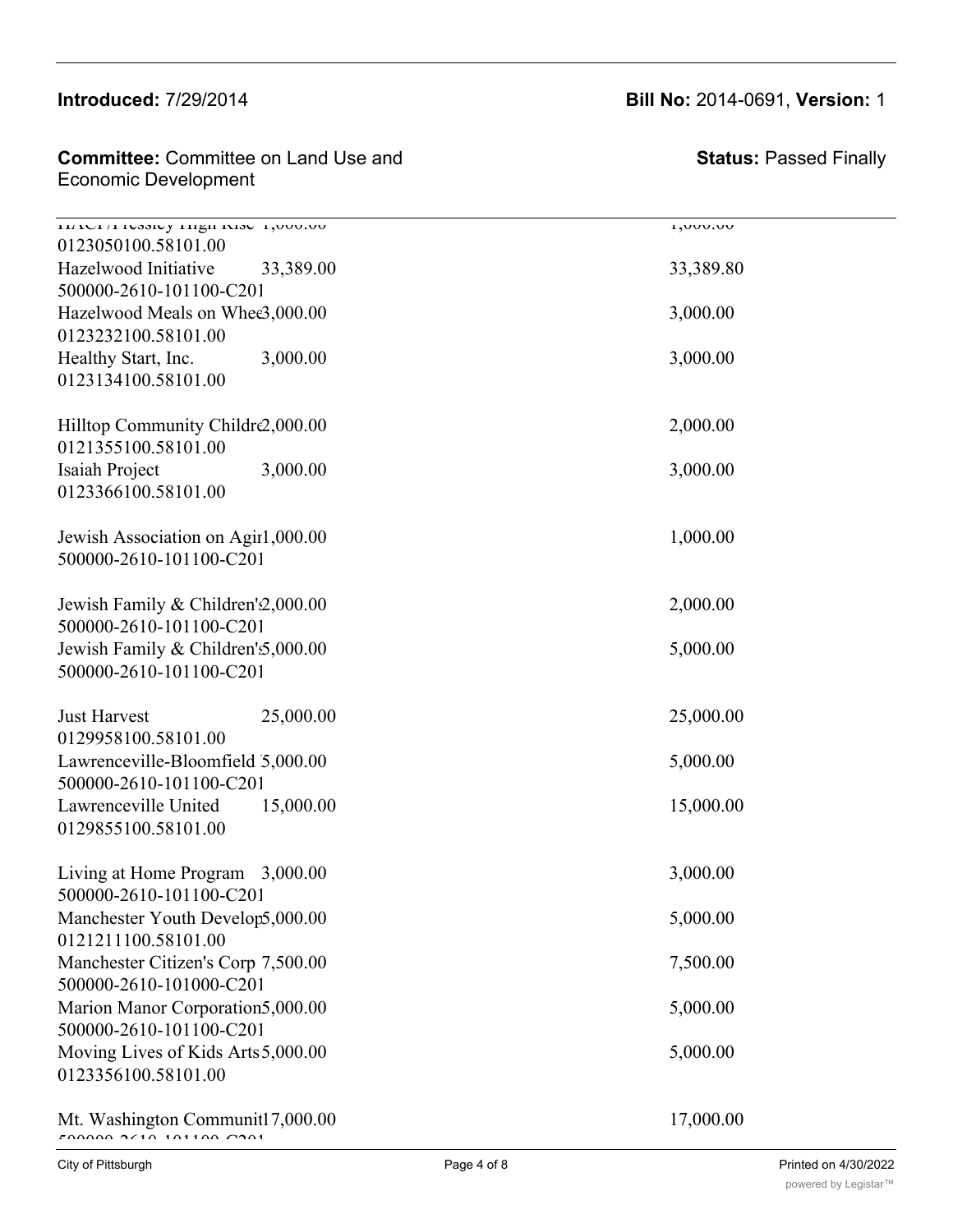| <b>Introduced: 7/29/2014</b>                                                       |             | Bill No: 2014-0691, Version: 1 |
|------------------------------------------------------------------------------------|-------------|--------------------------------|
| <b>Committee: Committee on Land Use and</b><br><b>Economic Development</b>         |             | <b>Status: Passed Finally</b>  |
| 200000-2610-101100-C201                                                            |             |                                |
| MWCDC Wild Art Trails F1,000.00                                                    |             | 1,000.00                       |
| 500000-2610-101100-C201<br>Mt. Washington Heights A5,000.00<br>0123261100.58101.00 |             | 5,000.00                       |
| National Council of Jewish 12,000.00<br>500000-2610-101100-C201                    |             | 12,000.00                      |
| Neighborhood Learning Al0.00<br>0130007100.58101.00                                | $+2,976.74$ | 2,976.74                       |
| Northside Chronicle<br>1,500.00<br>500000-2610-101100-C201                         |             | 1,500.00                       |
| Northside Coalition for Fail 5,000.00<br>500000-2610-101000-C201                   |             | 15,000.00                      |
| Northside Leadership Conf3,500.00<br>500000-2610-101100-C201                       |             | 3,500.00                       |
| Northside Public Safety Co1,000.00<br>0129202100.58101.00                          |             | 1,000.00                       |
| Oakland Business Improver7,000.00<br>500000-2610-101100-C201                       |             | 7,000.00                       |
| Oakland Community Coun4,500.00<br>0123042100.58101.00                              |             | 4,500.00                       |
| Oakland Planning & Devel7,000.00<br>500000-2610-101100-C201                        |             | 7,000.00                       |
| Parks Conservancy - Arsen8,000.00<br>0130039100.58101.00                           |             | 8,000.00                       |
| Parks & Recreation<br>10,000.00                                                    | (2,976.74)  | 7,023.26                       |
| 0123288100.58101.00<br>Pennsylvania Affiliate Sids6,500.00<br>0129792100.58101.00  |             | 6,500.00                       |
| Pennsylvania Resource Cov2,000.00<br>500000-2610-101100-C201                       |             | 2,000.00                       |
| Perry Hilltop Citizens Inc. 1,000.00<br>0129121100.58101.00                        |             | 1,000.00                       |
| Persad Center<br>2,000.00<br>500000-2610-101100-C201                               |             | 2,000.00                       |

500000-2610-101000-C2010-G229892-2010

 $\overline{\phantom{0}}$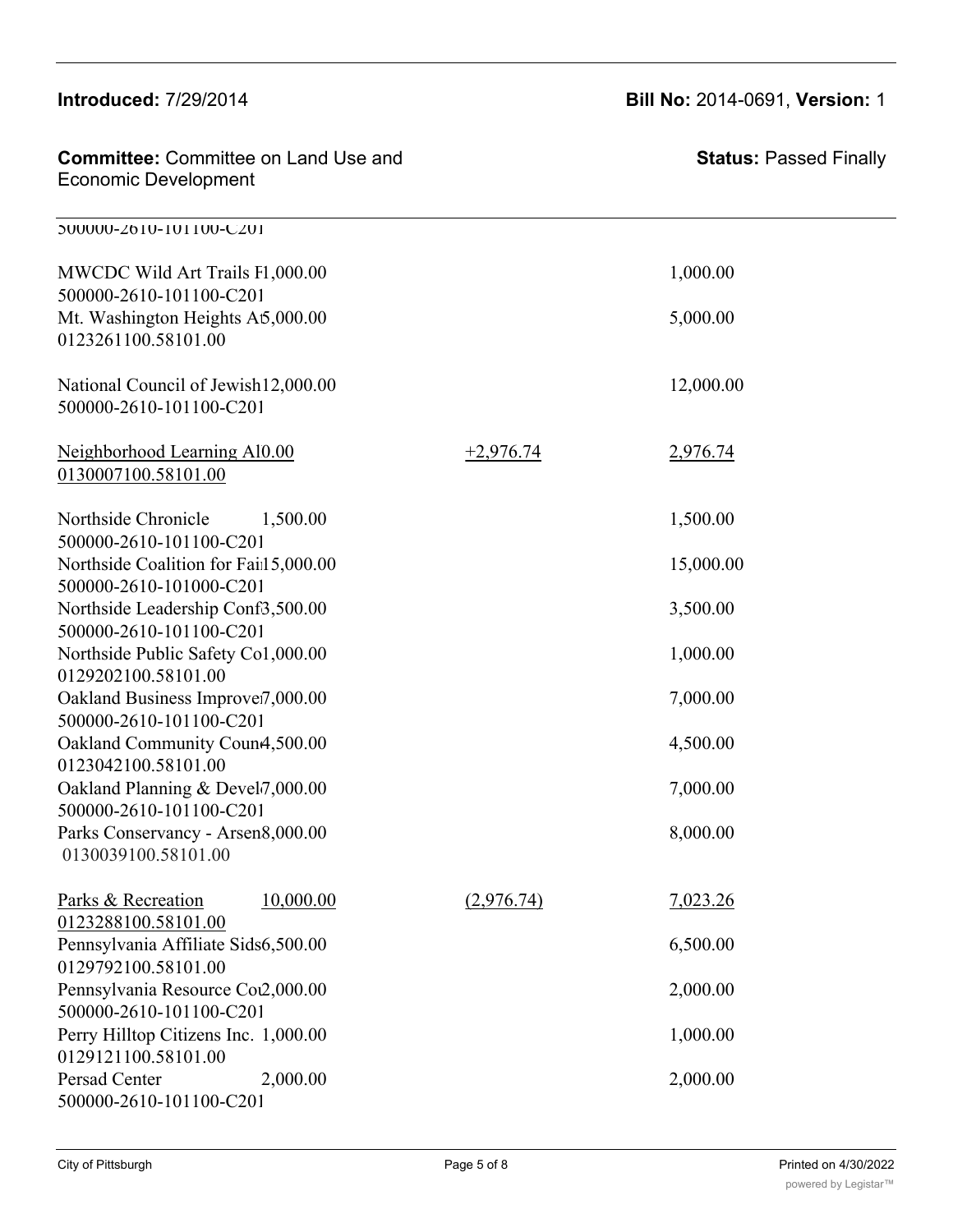### Introduced: 7/29/2014

0129792100.58101.00

| <b>Committee:</b> Committee on Land Use and | <b>Stat</b> |
|---------------------------------------------|-------------|
| Economic Development                        |             |

**Status:** Passed Finally

| Pittsburgh Action Against I2,500.00<br>500000-2610-101100-C201    | 2,500.00   |
|-------------------------------------------------------------------|------------|
| Pittsburgh Aids Task Force3,500.00<br>500000-2610-101100-C201     | 3,500.00   |
| Pittsburgh Community Serv130,000.00                               | 130,000.00 |
| 0121390100.58101.00<br>Pittsburgh Community Serv16,000.00         | 16,000.00  |
| 500000-2610-101100-C201                                           |            |
| Pittsburgh Community Rein824.00<br>0125677100.58101.00            | 824.00     |
| Pittsburgh Musical Theater2,500.00<br>0123309100.58101.00         | 2,500.00   |
| Pittsburgh Parks Conservar2,500.00<br>0123243100.58101.00         | 2,500.00   |
| 500.00<br>Pittsburgh Project<br>0123198100.58101.00               | 500.00     |
| Polish Hill Civic Associatic 20,000.00<br>500000-2610-101100-C201 | 20,000.00  |
| Prevention Point Pittsburgh3,500.00<br>500000-2610-101100-C201    | 3,500.00   |
| Rebuilding Together Pittsb4,000.00<br>0123307100.58101.00         | 4,000.00   |
| <b>Riverview Manor</b><br>1,000.00<br>500000-2610-101100-C201     | 1,000.00   |
| Saint Andrews Food Bank 1,000.00<br>0123290100.58101.00           | 1,000.00   |
| Saint Ambrose Manor 1,000.00<br>0129909100.58101.00               | 1,000.00   |
| Saint Clair Athletic Associa,000.00<br>500000-2610-101100-C201    | 4,000.00   |
| Saint John Vianney Parrish2,000.00<br>0123262100.58101.00         | 2,000.00   |
| Saint Mathews Food Bank 4,000.00<br>0123263100.58101.00           | 4,000.00   |
| Saint Michael's Food Bank 4,000.00<br>0123264100.58101.00         | 4,000.00   |
| Saint Paul's Benevolent Ed2,000.00                                | 2,000.00   |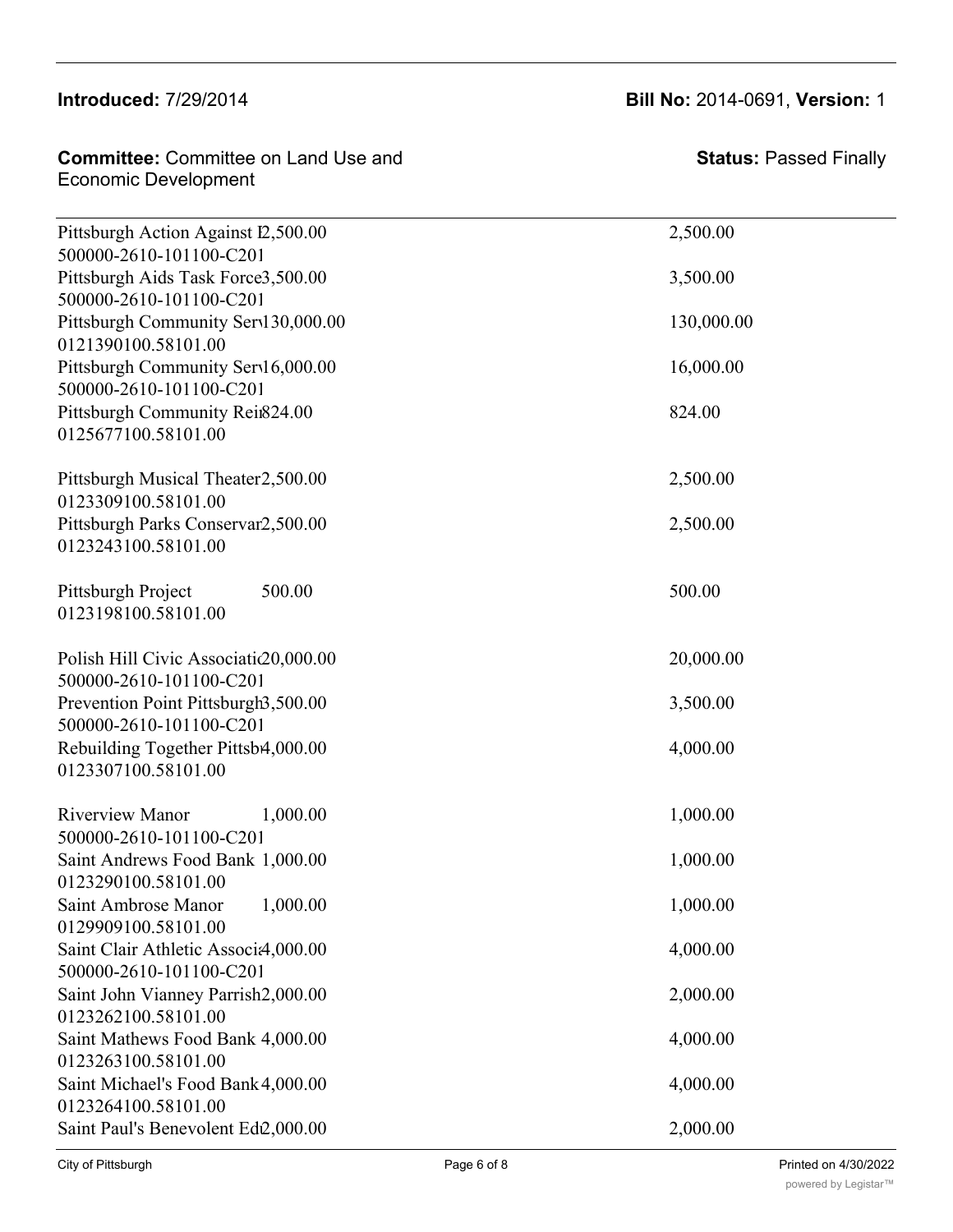### Introduced: 7/29/2014

**Committee: Committee on Land Use and Schmitted:** Schmitted on Early Secure 1986 and 1997.<br>Economic Development  $20.01$  and  $20.00$   $p_{11}$ 

 $\mathcal{S}(\mathcal{S})$  of  $\mathcal{S}(\mathcal{S})$  and  $\mathcal{S}(\mathcal{S})$  and  $\mathcal{S}(\mathcal{S})$  and  $\mathcal{S}(\mathcal{S})$ 

**Status:** Passed Finally

| 500000-2610-101100-C201                                  |           |
|----------------------------------------------------------|-----------|
| Sarah Heinz House<br>3,000.00                            | 3,000.00  |
| 0129162100.58101.00                                      |           |
| Schenley Heights Developr10,000.00                       | 10,000.00 |
| 0123120100.58101.00                                      |           |
| Senior Friends<br>2,000.00                               | 2,000.00  |
| 500000-2610-101100-C201                                  | 7,000.00  |
| Shepherd Wellness Commt7,000.00<br>0129791100.58101.00   |           |
| Sheraden Community Cour20,500.00                         | 20,500.00 |
| 0123121100.58101.00                                      |           |
| Sheraden United Methodist5,176.00                        | 5,176.00  |
| 0123227100.58101.00                                      |           |
|                                                          |           |
| South Side Athletic Associ2,000.00                       | 2,000.00  |
| 0123187100.58101.00                                      |           |
| South Side Slopes Neighbo3,000.00                        | 3,000.00  |
| 500000-2610-101100-C201                                  |           |
| Spring Hill Civic League 5,000.00                        | 5,000.00  |
| 0121267100.58101.00                                      |           |
| <b>Steel City Boxing</b><br>3,000.00                     | 3,000.00  |
| 500000-2610-101100-C201                                  |           |
| Strong Women Strong Girl6,500.00                         | 6,500.00  |
| 0123266100.58101.00                                      |           |
| The Poise Foundation<br>75,000.00<br>0123236100.58101.00 | 75,000.00 |
| Tree of Hope, Inc.<br>5,000.00                           | 5,000.00  |
| 500000-2610-101100-C201                                  |           |
| Tri-Hill Valley Meals on W1,500.00                       | 1,500.00  |
| 500000-2610-101100-C201                                  |           |
| 7,500.00<br><b>Uptown Partners</b>                       | 7,500.00  |
| 500000-2610-101100-C201                                  |           |
| Urban League of Pittsburgl20,000.00                      | 20,000.00 |
| 500000-2610-101100-C201                                  |           |
| Veterans Leadership Progra7,000.00                       | 7,000.00  |
| 0121292100.58101.00                                      |           |
| Washington Heights Athlet5,000.00                        | 5,000.00  |
| 0123248100.58101.00                                      |           |
| Western Pa. Conservancy 5,000.00                         | 5,000.00  |
| 01260021000.58101.00                                     |           |